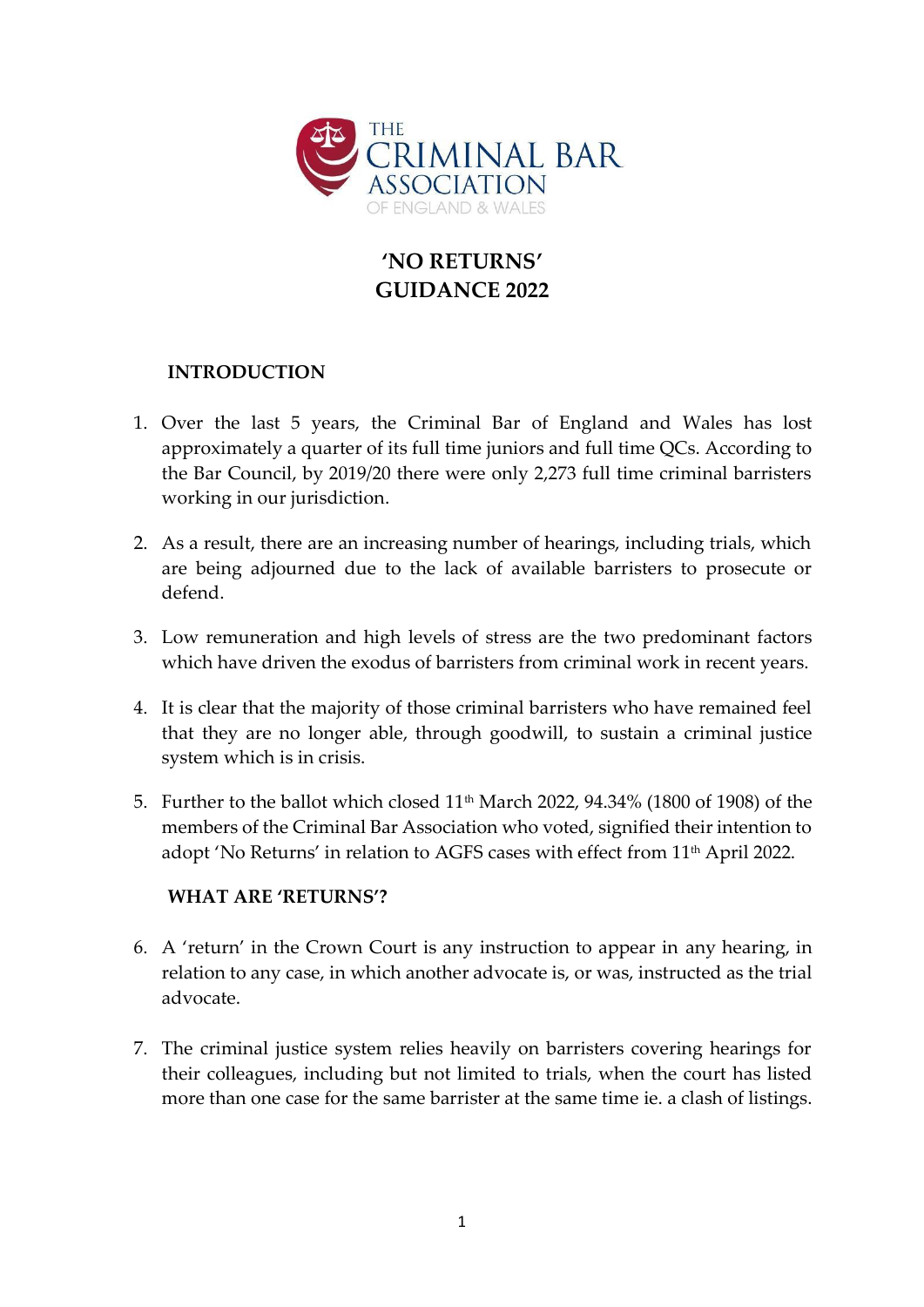- 8. These returned cases are usually re-allocated very close in time to the scheduled hearing, often late in the afternoon when the courts confirm the cases that will be heard the following day.
- 9. Consequently, returned cases generate disproportionately more last minute, high stress, out of hours work for the newly instructed barrister. The amount of work involved is often wholly disproportionate to the fee, relative to the work involved for a similar type of hearing in a case in which the barrister has been instructed from the outset.
- 10. The willingness to accept returns is an act of goodwill that maintains the smooth and efficient running of the Crown Court.
- 11. By refusing to accept returns in the Crown Court, a criminal barrister is not refusing to work. They are simply limiting their caseload to their own cases with respect to which they will fulfil their professional obligations and act in the best interests of their clients.
- 12. Continuity of representation at all times is preferable for the smooth running of every case. Achieving this requires a properly funded criminal justice system and enough barristers who are not so overburdened by poorly remunerated work that they become unavailable for cases in which they are instructed as a consequence of being double booked.

### **WHAT DOES 'NO RETURNS' MEAN?**

- 13. The ballot concerned only AGFS cases.
- 14. AGFS cases are publicly funded defence cases. Under AGFS only the instructed advocate can make a claim for payment.
- 15. Returns as referred to in the ballot, are therefore any instructions to appear at any hearing (including preliminary hearings, PTPH, mentions, sentences and trials) for any AGFS case, where there is a Representation Order in force for which another advocate is nominated as the 'instructed advocate'.
- 16. Consequently, 'No Returns', as referred to in the ballot, means refusing to accept instructions in the above mentioned cohort of cases from 11<sup>th</sup> April 2022.

### **WHAT ARE THE PROFESSIONAL CONDUCT IMPLICATIONS?**

17. There should be no professional conduct implications if any individual barrister, of their own volition, determines that they will no longer accept returns and follows the Code of Conduct in relation both to cases that they are returning, and cases that they decline to accept as a return.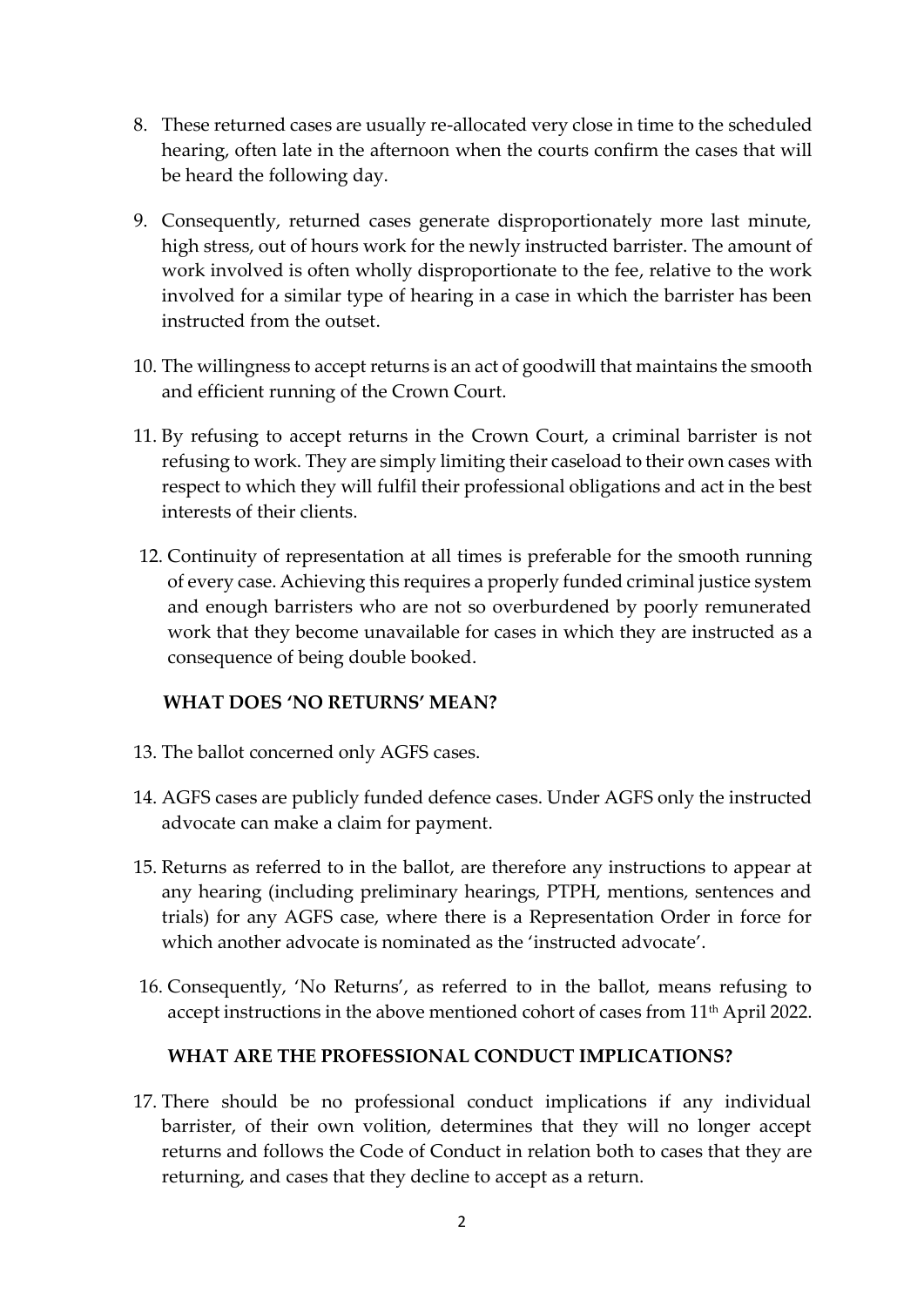#### 18. Rule rC26(3) states that:

*"You may cease to act on a matter on which you are instructed and return your instructions if:*

*(3) you are a self-employed barrister and:*

*a) despite all reasonable efforts to prevent it, a hearing becomes fixed for a date on which you have already entered in your professional diary that you will not be available; or*

*b) illness, injury, pregnancy, childbirth, a bereavement or a similar matter makes you unable reasonably to perform the services required in the instructions."*

19. Guidance gC83 accompanies Rule rC26 and states:

*"In deciding whether to cease to act and to return existing instructions in accordance with Rule rC26, you should, where possible and subject to your overriding duty to the court, ensure that the client is not adversely affected because there is not enough time to engage other adequate legal assistance."*

- 20. The purpose of the 'cab rank' rule (rC29) is to prevent barristers from refusing cases because of the identity of the client, the nature of the case, or any belief or opinion they may have formed in relation to either.
- 21. There are circumstances in which the cab rank rule does not apply. Rule rC30(2) and (8) of the Code of Conduct states:

*"The cab rank Rule rC29 does not apply if:* 

*(2) accepting the instructions would require you or the named authorised individual to do something other than in the course of their ordinary working time or to cancel a commitment already in their diary; or*

*(8) you have not been offered a proper fee for your services (except that you shall not be entitled to refuse to accept instructions on this*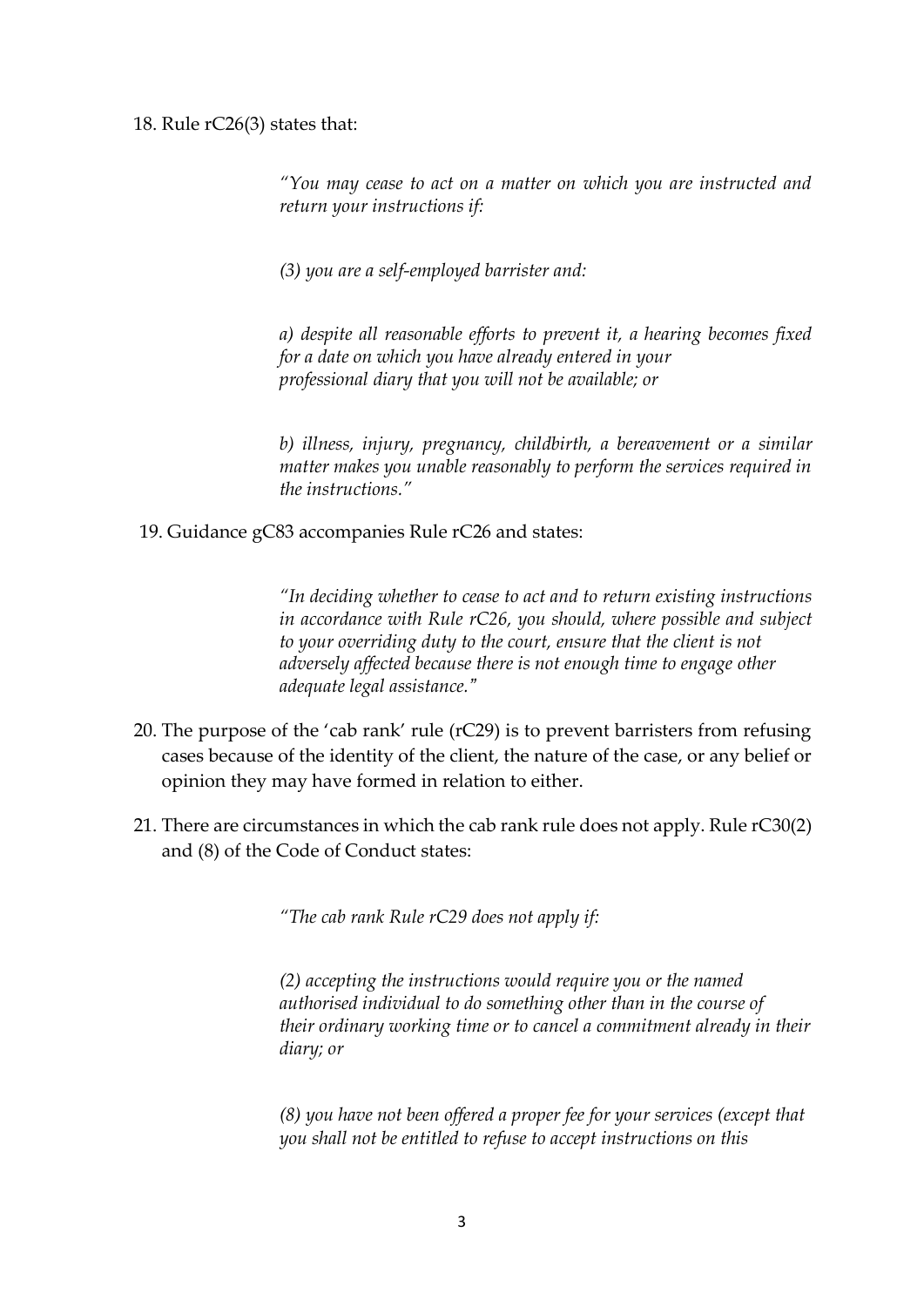*ground if you have not made or responded to any fee proposal within a reasonable time after receiving the instructions."*

- 22. On 15th November 2003 the Bar Council decided that, with immediate effect, all cases subject to criminal graduated fees are no longer deemed to be a proper professional fee.
- 23. If you have decided not to accept returns, you will have concluded that 'returns', as a cohort of cases, because they are late, often last minute, instructions in a case in which you were not previously instructed, bring a level of stress, difficulty, and volume of out-of-hours work, which outweighs the remuneration that you are being offered, such that you are not willing to accept them because you take the view you are not being offered a proper fee for your services. The fact that you are willing to undertake legally aided criminal work, despite it having been 'undeemed', does not prevent you from limiting the amount of such work that you take on.
- 24. If you decide that a 'return' does not provide a proper fee, there is no professional reason why the instruction cannot be refused. In short, you cannot be compelled to accept a return case for fees that are not adequate to reflect the work that you are being asked to undertake.

## **WHAT SHOULD I DO NOW?**

25. **You should review your diary now.** This applies whether or not you are intending to undertake 'No Returns' because in the event that you need to return a case, you must consider the impact upon your client of the fact that other advocates are undertaking 'no returns' from 11<sup>th</sup> April 2022 ie. it is foreseeable that after that date, there may not be an advocate available to accept your return.

### 26. **You should do the following:**

- **a) Make sure you have entered into your diary, in the usual way, periods when you are not available for work, due to personal or professional reasons.**
- **b) Identify any possible diary clashes or cases listed for dates when you had already determined that you were not available for work.**
- **c) Having identified any cases that clash, apply the usual professional rules of priority.**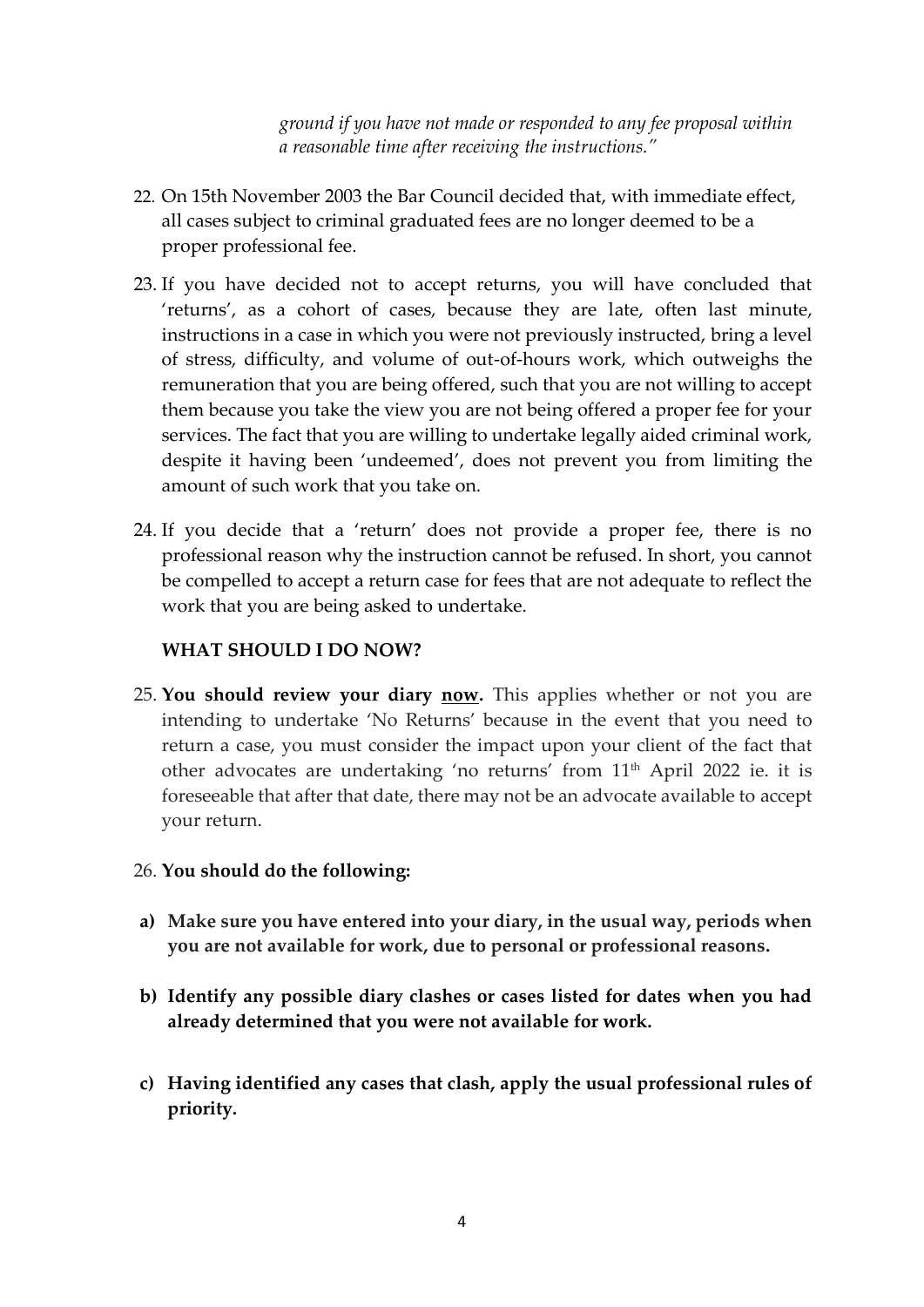- **d) Immediately inform your instructing solicitor of any potential problems and, if necessary, obtain instructions as you would do ordinarily before applying to re-schedule any hearing.**
- **e) Apply to the court to have one of the cases moved, having regard to the respective priorities that you have assigned to your cases and your instructions, in order that you can retain both cases. If your application is refused, consider whether, in all the circumstances, it would be appropriate to apply to move the other case. If so, obtain the necessary instructions.**
- **f) Due to the shortage of criminal barristers, an increasing number of returned cases are already not being covered by alternative advocates. This may be a factor that you would wish to draw to the attention of the court when applying to re-schedule hearings and re-list for a date when you are available.**
- **g) If you have explored all appropriate and available options but a clash remains such that you cannot retain both cases, return one of the cases to your instructing solicitor, again having regard to the respective priorities that you have assigned to your cases.**
- **h) Returning a case ahead of 11th April 2022 will increase the likelihood of finding an alternative advocate who is available to accept your return.**
- **i) After 11th April 2022, in the event that an AGFS funded case is returned the ballot result indicates that it is unlikely there will be an advocate available to accept the return.**
- 27. 'No Returns' applies to all types of offences, all categories of cases, CVP and in person hearings. In the event you are instructed in a case with a vulnerable defendant, complainant or witness this may be a factor that you consider when deciding which of your cases take priority.
- 28. Please bear in mind the importance of acting expeditiously; in any applications that you make to the court to ensure your availability; to remove clashes from your diary and by returning cases prior to  $11<sup>th</sup>$  April 2022, in order to limit the impact on each of the respective clients that you presently represent (guidance gC83).
- 29. It is recommended that every barrister practising in criminal work review their diary for a 10-week period, starting from 11<sup>th</sup> April 2022.